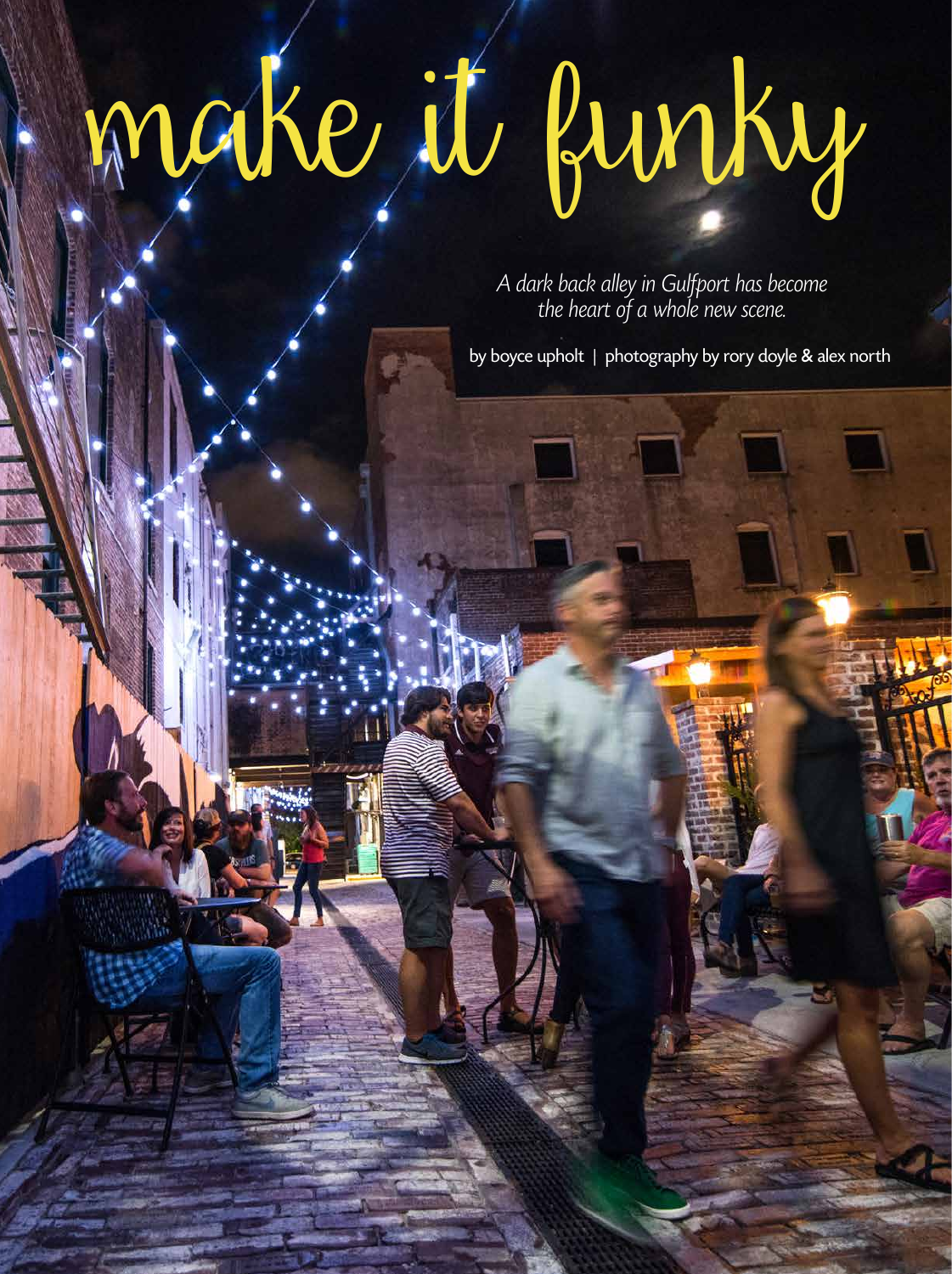There's n<br>jazz club<br>the work<br>with Sou There's new life in downtown Gulfport: a New Orleans-style jazz club. An artisanal Popsicle shop, with flavors from across the world. A bistro whose Mediterranean cuisine is dashed with Southern flair—and whose success has launched a local restaurant empire, including the 27<sup>th</sup> Avenue Burger Bar. There, among other novel burger-toppers, one finds deepfried mac and cheese and foie gras torchon.

And there, over burgers one Friday night this fall, David Parker clarifies the concept behind the latest addition to Gulfport's downtown scene: a community art project. Parker, Gulfport's community development director, explained how the city made an open call to local artists, an invitation intentionally open-ended, allowing the artists to—not unlike the burger menu—explore their most uncommon whims.

"There's just one rule," Parker says. "They've got to make it funky."

He begins to bob his head, as if to the kind of funk proffered by the late James Brown—whose band was famous for snapping into place on the downbeat, whose music would turn your stride into a strut.

There is another kind of funk, of course—and it's the kind of funk that for years wafted from the alley behind this burger joint.

Parker's colleague Chris Vignes called the alley "a total grease trap." (As the city's public information officer, Vignes has a way with words.) The city administration identified the alley as a common site of illegal dumping.

After hearing complaints about trash in the alley, Parker decided to take a walk. Between meetings late one afternoon two years ago, he ducked down the alley and emerged with an unusual idea: he could convert one kind of funk into another.

Vignes, as he explains the concept, mentions his habit of pulling up "trending locations" on the social media app Instagram when he travels. There's a famous pink wall that pops up in Los Angeles and the silver "bean" statue in Chicago. "I want this alley to be that for Gulfport," Vignes says.

Vignes and Parker recount how they convinced their boss, Mayor Billy Hewes, of the merits of the project: they walked down the alley, trying to paint a picture of the scene. "And once you've seen it, you can't not see it," Vignes says.

So picture the old Fishbone Alley, with its unappealing blend of funk: a block long and 20 feet wide, the alley borders the historic buildings on 26<sup>th</sup> and 27<sup>th</sup> avenues, which house seven restaurants, three with outdoor courtyards. A place with promise—but back then just a place to keep the trash.

CLOCKWISE FROM TOP LEFT: A musician plays in the open-air courtyard at Corks & Cleaver, one of the big new successes in town. Pop Brothers, a gourmet popsicle shop, shows off Gulfport's new flair. The city's eponymous port has long been the anchor. Diners enjoy the evening at Murky Waters BBQ. Even the smallest details, like meter boxes, are receiving the artistic touch.











TOP AND BOTTOM: The great weather on opening day brought out a crowd. The food at Corks & Cleavers deserves its rave reviews.